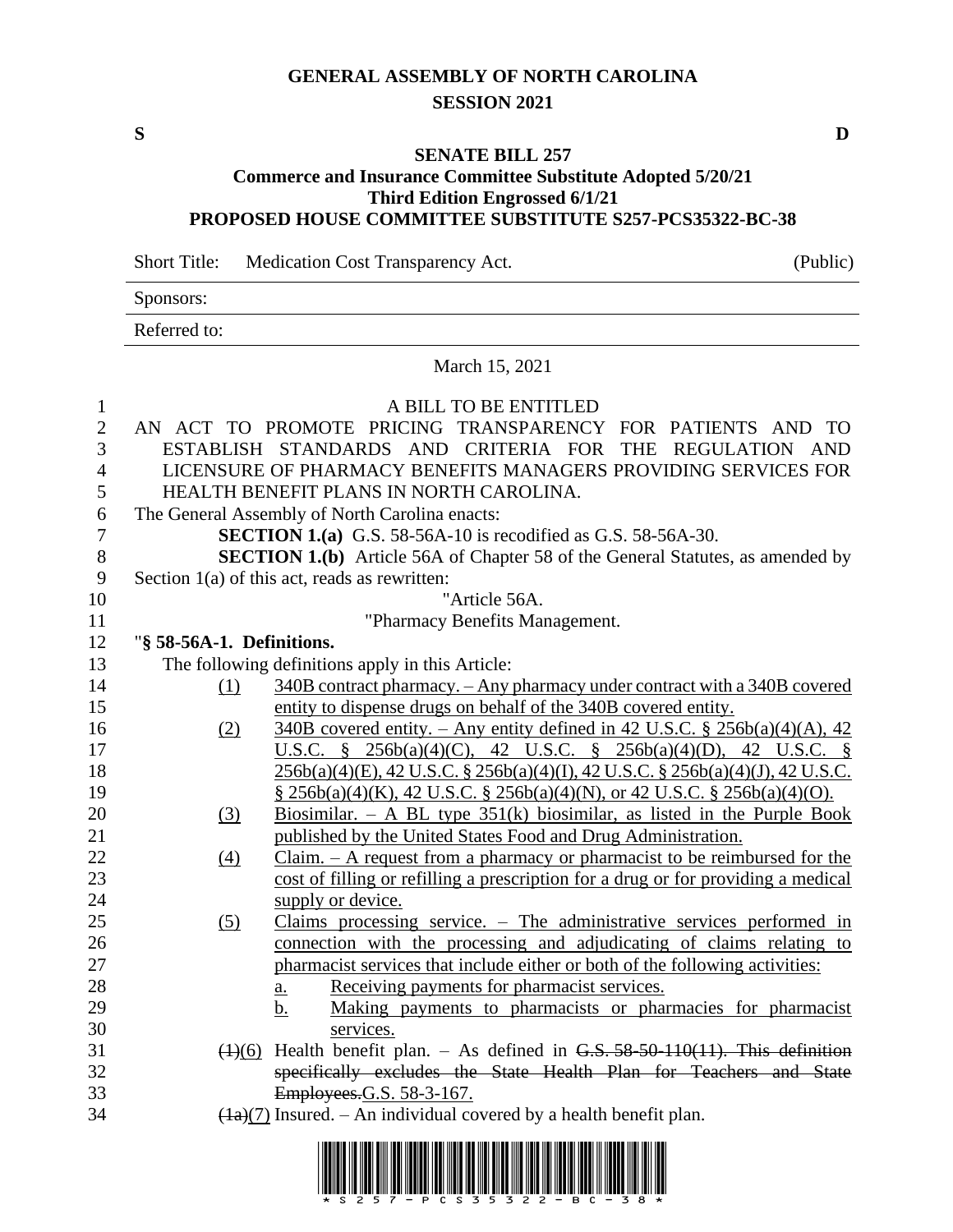|                         | <b>Session 2021</b><br><b>General Assembly Of North Carolina</b>                                                                                                                                                                                                               |
|-------------------------|--------------------------------------------------------------------------------------------------------------------------------------------------------------------------------------------------------------------------------------------------------------------------------|
|                         | $\frac{2}{8}$ Insurer. – Any entity that provides or offers a health benefit plan. As defined                                                                                                                                                                                  |
|                         | under G.S. 58-3-167.                                                                                                                                                                                                                                                           |
| (9)                     | <u>Maximum allowable cost list. <math>-</math> A listing of generic or multiple source drugs</u>                                                                                                                                                                               |
|                         | used by a pharmacy benefits manager to set the maximum allowable cost on                                                                                                                                                                                                       |
|                         | which reimbursement of a pharmacy is made.                                                                                                                                                                                                                                     |
|                         | $\left(\frac{3}{10}\right)$ Maximum allowable cost price. – The maximum per unit reimbursement for                                                                                                                                                                             |
|                         | amount that a pharmacy benefits manager will reimburse a pharmacy for the                                                                                                                                                                                                      |
|                         | cost of generic or multiple source prescription drugs, medical products, or                                                                                                                                                                                                    |
|                         | devices.                                                                                                                                                                                                                                                                       |
| (11)                    | Other prescription drug or device services. – Services provided, directly or                                                                                                                                                                                                   |
|                         | indirectly, by a pharmacy benefits manager that are not claims processing                                                                                                                                                                                                      |
|                         | services, but that may be offered in connection with or separate from claims                                                                                                                                                                                                   |
|                         | processing services, including any of the following:                                                                                                                                                                                                                           |
|                         | Advertising or promoting services.                                                                                                                                                                                                                                             |
|                         | $\underline{\mathbf{a}}$ .<br>Disbursing or distributing rebates.                                                                                                                                                                                                              |
|                         | <u>b.</u><br>Designing prescription benefit programs.                                                                                                                                                                                                                          |
|                         | $\frac{c}{d}$<br>Developing formularies.                                                                                                                                                                                                                                       |
|                         | Managing or participating in incentive programs or arrangements for<br>e.                                                                                                                                                                                                      |
|                         | pharmacist services.                                                                                                                                                                                                                                                           |
|                         | <u>f.</u><br>Negotiating or entering into contractual arrangements<br>with                                                                                                                                                                                                     |
|                         | pharmacists, pharmacies, or both.                                                                                                                                                                                                                                              |
|                         | Negotiating rebates, discounts, or other financial incentives and                                                                                                                                                                                                              |
|                         | g <sub>1</sub><br>arrangements with prescription drug companies.                                                                                                                                                                                                               |
| (12)                    | <u>Out-of-pocket costs. – With respect to the acquisition of a drug, the amount to</u>                                                                                                                                                                                         |
|                         | be paid by the insured under the plan or coverage, including any cost-sharing,                                                                                                                                                                                                 |
|                         | copayment, coinsurance, or deductible.                                                                                                                                                                                                                                         |
|                         | $\left(\frac{3a}{13}\right)$ Pharmacist. – A person licensed to practice pharmacy under Article 4A of                                                                                                                                                                          |
|                         | Chapter 90 of the General Statutes.                                                                                                                                                                                                                                            |
| (14)                    | <u>Pharmacist services. – Products, goods, or services provided as a part of the</u>                                                                                                                                                                                           |
|                         | practice of pharmacy.                                                                                                                                                                                                                                                          |
|                         | $(4)(15)$ Pharmacy. - A pharmacy registered with the North Carolina Board of                                                                                                                                                                                                   |
|                         | Pharmacy.                                                                                                                                                                                                                                                                      |
|                         | $\left(\frac{5}{16}\right)$ Pharmacy benefits manager. – An entity who contracts with a pharmacy on                                                                                                                                                                            |
|                         | behalf of an insurer or third-party administrator to administer or manage                                                                                                                                                                                                      |
|                         | prescription drug benefits-benefits to perform any of the following functions:                                                                                                                                                                                                 |
|                         | Negotiating rebates with manufacturers for drugs paid for or procured<br>a.                                                                                                                                                                                                    |
|                         | as described in this Article.                                                                                                                                                                                                                                                  |
|                         | <u>Processing claims for prescription drugs or medical supplies or</u><br><u>b.</u>                                                                                                                                                                                            |
|                         | providing retail network management for pharmacies or pharmacists.                                                                                                                                                                                                             |
|                         | Paying pharmacies or pharmacists for prescription drugs or medical<br>$\underline{c}$ .                                                                                                                                                                                        |
|                         | supplies.                                                                                                                                                                                                                                                                      |
| (17)                    | Pharmacy benefits manager affiliate. $-A$ pharmacy or pharmacist that directly                                                                                                                                                                                                 |
|                         | or indirectly, through one or more intermediaries, owns or controls, is owned                                                                                                                                                                                                  |
|                         | or controlled by, or is under common ownership or control with a pharmacy                                                                                                                                                                                                      |
|                         | benefits manager.                                                                                                                                                                                                                                                              |
| (18)                    | Pharmacy services administration organization (PSAO). – An organization                                                                                                                                                                                                        |
|                         |                                                                                                                                                                                                                                                                                |
|                         |                                                                                                                                                                                                                                                                                |
|                         |                                                                                                                                                                                                                                                                                |
|                         |                                                                                                                                                                                                                                                                                |
|                         |                                                                                                                                                                                                                                                                                |
| "§ 58-56A-2. Licensure. | that assists community pharmacies and pharmacy benefits managers or<br>third-party payors in achieving administrative efficiencies, including<br>contracting and payment efficiencies.<br>$\left(\frac{6}{19}\right)$ Third-party administrator. – As defined in G.S. 58-56-2. |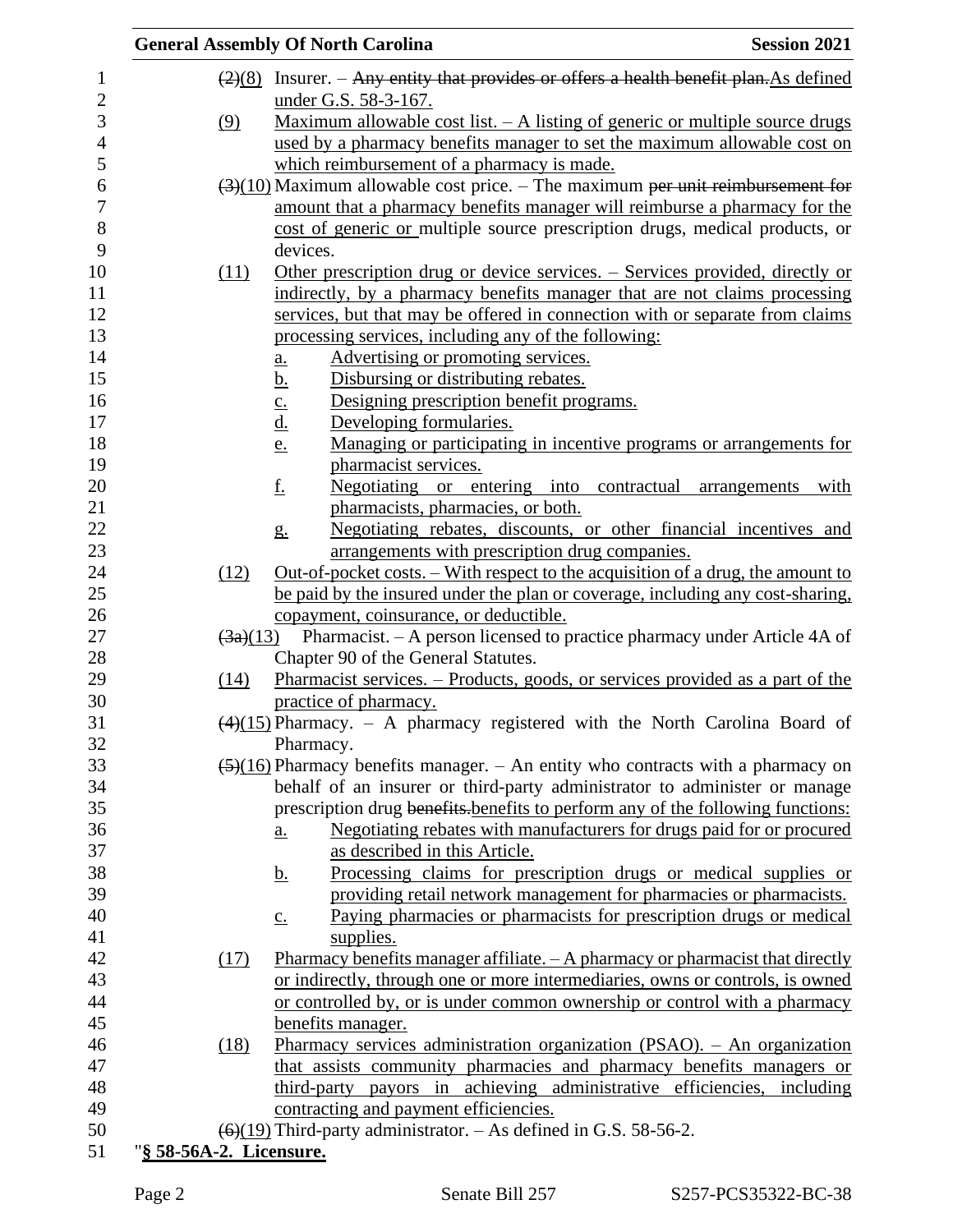|                  |                              | <b>General Assembly Of North Carolina</b>                                                             | <b>Session 2021</b> |  |
|------------------|------------------------------|-------------------------------------------------------------------------------------------------------|---------------------|--|
| $\mathbf{1}$     | (a)                          | A person or organization may not establish or operate as a pharmacy benefits manager                  |                     |  |
| $\mathbf{2}$     |                              | for health benefit plans in this State without obtaining a license from the Commissioner of the       |                     |  |
| $\mathfrak{Z}$   | Department of Insurance.     |                                                                                                       |                     |  |
| $\overline{4}$   | (b)                          | The Commissioner shall develop an application for licensure to operate in this State                  |                     |  |
| 5                |                              | as a pharmacy benefits manager and may charge an initial application fee of two thousand dollars      |                     |  |
| 6                |                              | (\$2,000) and an annual renewal fee of one thousand five hundred dollars (\$1,500). The pharmacy      |                     |  |
| $\boldsymbol{7}$ |                              | benefits manager application form must collect only the following information:                        |                     |  |
| 8                | (1)                          | The name, address, and telephone contact number of the pharmacy benefits                              |                     |  |
| 9                |                              | manager.                                                                                              |                     |  |
| 10               | (2)                          | The name and address of the pharmacy benefits manager's agent for service                             |                     |  |
| 11               |                              | of process in this State.                                                                             |                     |  |
| 12               | (3)                          | The name and address of each person with management or control over the                               |                     |  |
| 13               |                              | pharmacy benefits manager.                                                                            |                     |  |
| 14               | (4)                          | The name and address of each person with a beneficial ownership interest in                           |                     |  |
| 15               |                              | the pharmacy benefits manager.                                                                        |                     |  |
| 16               | (5)                          | Either (i) a signed statement that, to the best of the applicant's knowledge, no                      |                     |  |
| 17               |                              | officer with management or control of the pharmacy benefits manager has                               |                     |  |
| 18               |                              | been convicted of a felony or has violated any requirement of State or federal                        |                     |  |
| 19               |                              | law applicable to pharmacy benefits management or (ii) a description of any                           |                     |  |
| 20               |                              | felony or any violation of any requirement of State or federal law applicable                         |                     |  |
| 21               |                              | to pharmacy benefits management committed by any officer with                                         |                     |  |
| 22               |                              | management or control of the pharmacy benefits manager.                                               |                     |  |
| 23               | (c)                          | Unless otherwise provided for in this Article, an applicant or a pharmacy benefits                    |                     |  |
| 24               |                              | manager that is licensed to conduct business in the State shall file a notice describing any material |                     |  |
| 25               |                              | modification of the information required under this section.                                          |                     |  |
| 26               | (d)                          | The Commissioner shall adopt rules establishing the licensing and reporting                           |                     |  |
| 27               |                              | requirements of pharmacy benefits managers consistent with the provisions of this Article.            |                     |  |
| 28               |                              | "§ 58-56A-3. Consumer protections.                                                                    |                     |  |
| 29               | (a)                          | A pharmacy or pharmacist shall have the right to provide an insured information                       |                     |  |
| 30               |                              | regarding the amount of the insured's cost share for a prescription drug. Neither a pharmacy nor      |                     |  |
| 31               |                              | a pharmacist shall be prohibited, restricted, or penalized by a pharmacy benefits manager for         |                     |  |
| 32               |                              | discussing any information described in this section or for selling a lower-priced drug to the        |                     |  |
| 33               | insured if one is available. |                                                                                                       |                     |  |
| 34               | (b)                          | A pharmacy benefits manager shall not, through contract, prohibit-prohibit or restrict                |                     |  |
| 35               |                              | a pharmacy from offering doing any of the following:                                                  |                     |  |
| 36               | (1)                          | Offering and providing direct and limited delivery services to an insured as an                       |                     |  |
| 37               |                              | ancillary service of the pharmacy, as delineated in the contract between the                          |                     |  |
| 38               |                              | pharmacy benefits manager and the pharmacy.                                                           |                     |  |
| 39               | (2)                          | Disclosing to any insured any health care information that the pharmacy or                            |                     |  |
| 40               |                              | pharmacist determines is appropriate so long as it is also within the                                 |                     |  |
| 41               |                              | pharmacist's scope of practice.                                                                       |                     |  |
| 42               | (3)                          | Discussing information regarding the total costs for pharmacist services for a                        |                     |  |
| 43               |                              | prescription drug.                                                                                    |                     |  |
| 44               | $\left(4\right)$             | Selling a more affordable alternative of the prescription drug to the insured if                      |                     |  |
| 45               |                              | a more affordable alternative is available.                                                           |                     |  |
| 46               | $\left( 5\right)$            | Prohibiting a pharmacy or pharmacist from sharing proprietary or confidential                         |                     |  |
| 47               |                              | information.                                                                                          |                     |  |
| 48               | $\overline{(6)}$             | Disclosing information to the Commissioner for the purposes of an                                     |                     |  |
| 49               |                              | investigation of, an examination of a complaint against, or a compliance                              |                     |  |
| 50               |                              | review of a pharmacy benefits manager. The information or data acquired by                            |                     |  |
| 51               |                              | the Commissioner under this subdivision is considered proprietary and                                 |                     |  |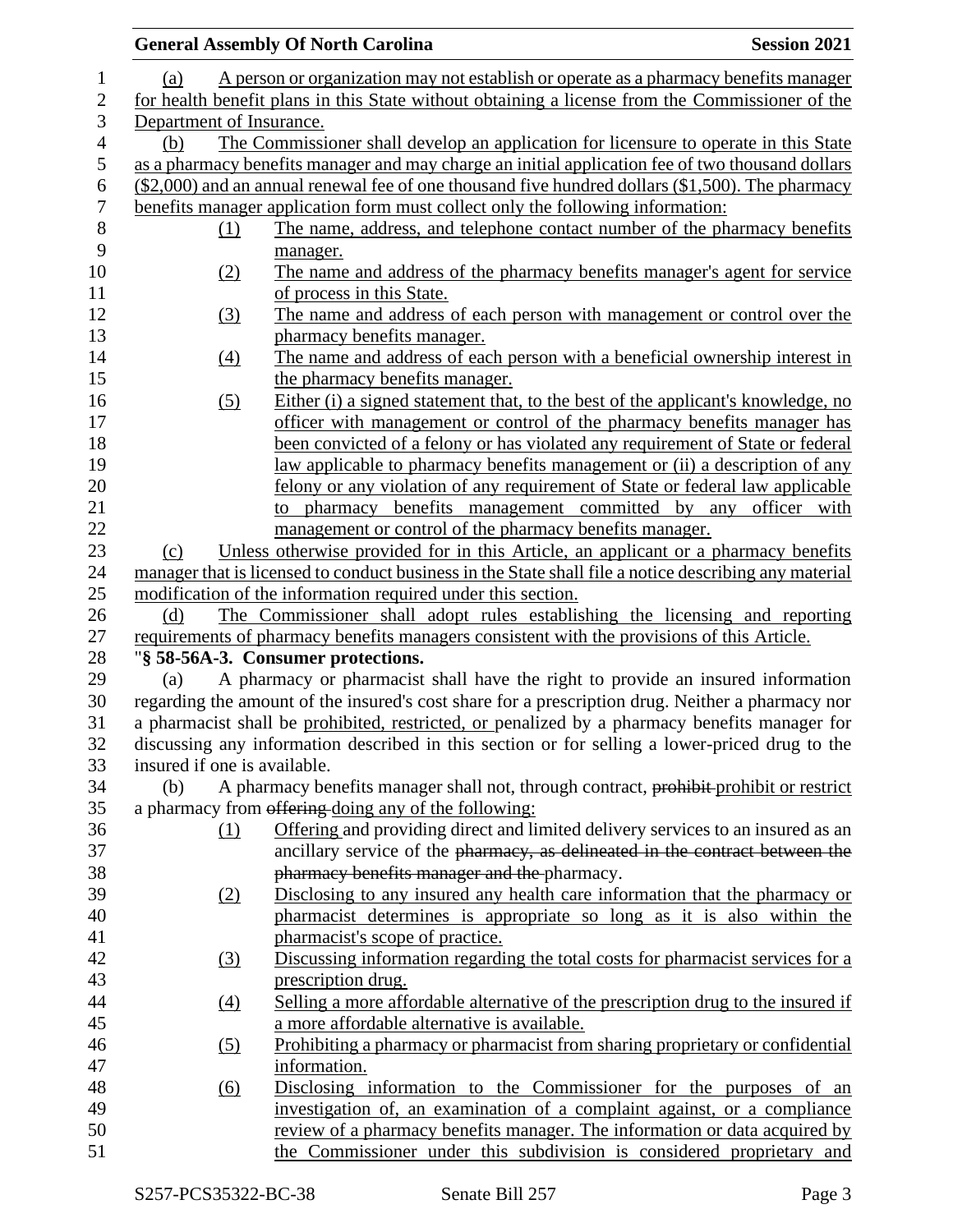|                                                                                        | <b>General Assembly Of North Carolina</b>                                                                                                                                                              | <b>Session 2021</b> |
|----------------------------------------------------------------------------------------|--------------------------------------------------------------------------------------------------------------------------------------------------------------------------------------------------------|---------------------|
|                                                                                        | confidential and shall not be considered a public record under Chapter 32 of                                                                                                                           |                     |
| the General Statutes.                                                                  |                                                                                                                                                                                                        |                     |
| A pharmacy benefits manager shall not penalize or retaliate against a pharmacy for any |                                                                                                                                                                                                        |                     |
|                                                                                        | activities described in this subsection.                                                                                                                                                               |                     |
| (b1)                                                                                   | A pharmacy benefits manager shall not prohibit a pharmacist or pharmacy from                                                                                                                           |                     |
|                                                                                        | charging a minimal shipping and handling fee to the insured for a mailed or delivered prescription                                                                                                     |                     |
|                                                                                        | if the pharmacist or pharmacy discloses all of the following to the insured before delivery:                                                                                                           |                     |
| (1)                                                                                    | The fee will be charged.                                                                                                                                                                               |                     |
| (2)                                                                                    | The fee may not be reimbursed by the health benefit plan, insurer, or pharmacy                                                                                                                         |                     |
|                                                                                        | benefits manager.                                                                                                                                                                                      |                     |
| (c)                                                                                    | A pharmacy benefits manager shall not charge, or attempt to collect from, an insured                                                                                                                   |                     |
|                                                                                        | a co-payment copayment that exceeds the lesser of the following amounts:                                                                                                                               |                     |
| (1)                                                                                    | The total submitted charges by the network pharmacy.                                                                                                                                                   |                     |
| (2)                                                                                    | The contracted copayment amount.                                                                                                                                                                       |                     |
| (3)                                                                                    | The amount an individual would pay for a prescription drug if that individual                                                                                                                          |                     |
|                                                                                        | was not insured and was paying cash for the prescription drug.                                                                                                                                         |                     |
| (c1)                                                                                   | To the extent allowable under federal and State law, when calculating an insured's                                                                                                                     |                     |
|                                                                                        | overall contribution to any out-of-pocket maximum or any cost-sharing requirement under a                                                                                                              |                     |
|                                                                                        | health benefit plan, an insurer shall include any amounts paid by the insured or paid on behalf of                                                                                                     |                     |
| the insured by another person.                                                         |                                                                                                                                                                                                        |                     |
| (d)                                                                                    | Any contract for the provision of a network to deliver health care services between a                                                                                                                  |                     |
|                                                                                        | pharmacy benefits manager and insurer shall be made available for review by the Department.                                                                                                            |                     |
| (e)                                                                                    | The Department shall report to the Attorney General any violations of this section or                                                                                                                  |                     |
|                                                                                        | G.S. 58-56A-4 in accordance with G.S. 58-2-40(5).                                                                                                                                                      |                     |
| (f)                                                                                    | No pharmacy benefits manager shall cause or knowingly permit the use of any                                                                                                                            |                     |
|                                                                                        | advertisement, promotion, solicitation, representation, proposal, or offer that is untrue, deceptive,                                                                                                  |                     |
|                                                                                        | or misleading. No pharmacy benefits manager shall knowingly make any misrepresentation.                                                                                                                |                     |
| (g)                                                                                    | A pharmacy benefits manager shall not require an insured to use a pharmacy benefits                                                                                                                    |                     |
|                                                                                        | manager affiliate for the filling of a prescription or the provision of any pharmacy care services.                                                                                                    |                     |
| (h)                                                                                    | An insured shall not be restricted from utilizing any in-network pharmacy or                                                                                                                           |                     |
|                                                                                        | pharmacist for any prescription drug covered by the health benefit plan or pharmacy benefits                                                                                                           |                     |
|                                                                                        | manager applicable to that insured.                                                                                                                                                                    |                     |
| (i)                                                                                    | A pharmacy benefits manager shall not, through contract, prohibit a pharmacy from                                                                                                                      |                     |
|                                                                                        | discussing information regarding the total cost for pharmacist services for a prescription drug, or                                                                                                    |                     |
|                                                                                        | from selling a more affordable alternative to the insured if a more affordable alternative is                                                                                                          |                     |
|                                                                                        | available. A pharmacy benefits manager shall not prohibit a pharmacy or pharmacist from sharing                                                                                                        |                     |
|                                                                                        | proprietary or confidential information.                                                                                                                                                               |                     |
|                                                                                        | "§ 58-56A-4. Pharmacy and pharmacist protections.                                                                                                                                                      |                     |
| (a)                                                                                    | A pharmacy benefits manager may only charge a fee-fees or otherwise hold a                                                                                                                             |                     |
|                                                                                        | pharmacy responsible for a fee relating to the adjudication of a claim if the fee is reported on the                                                                                                   |                     |
|                                                                                        | remittance advice of the adjudicated claim or is set out in contract between the pharmacy benefits                                                                                                     |                     |
|                                                                                        | manager and the pharmacy. No fee or adjustment for the receipt and processing of a claim, or                                                                                                           |                     |
|                                                                                        | otherwise related to the adjudication of a claim, shall be charged without a justification on the                                                                                                      |                     |
| remittance advice.                                                                     |                                                                                                                                                                                                        |                     |
| $\left( a1\right)$                                                                     | This section shall not apply with respect to claims under an employee benefit plan                                                                                                                     |                     |
|                                                                                        | under the Employee Retirement Income Security Act of 1974 or Medicare Part D.1974, to the                                                                                                              |                     |
|                                                                                        | extent allowed under federal law.                                                                                                                                                                      |                     |
| (b)                                                                                    | Nothing in this Article shall abridge the right of a pharmacist to refuse to fill or refill<br>a prescription if the pharmacist believes it would be harmful to the patient or is not in the patient's |                     |
|                                                                                        | best interest, or if there is a question to the validity of the prescription.                                                                                                                          |                     |
|                                                                                        |                                                                                                                                                                                                        |                     |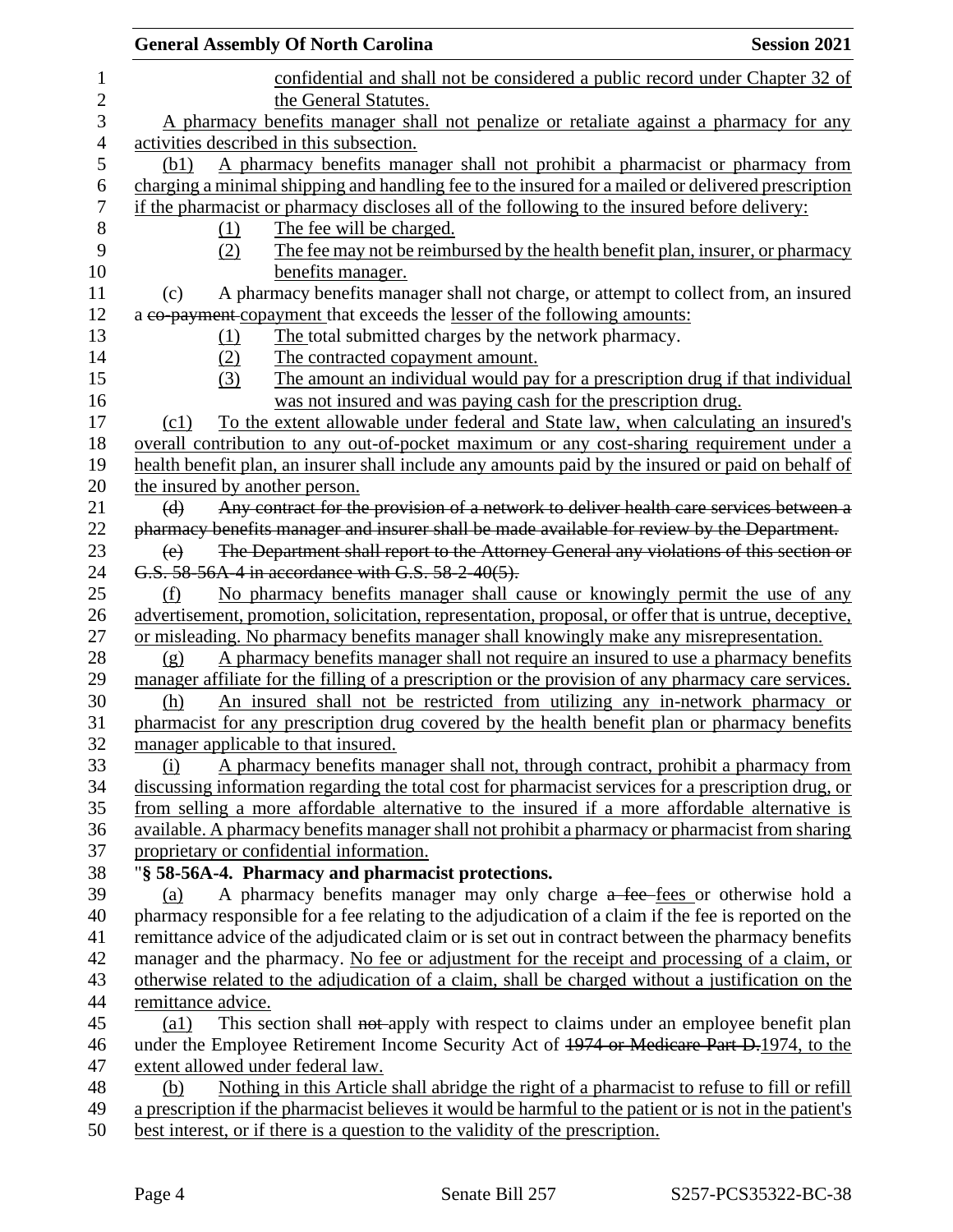|                |                                                                                                | <b>General Assembly Of North Carolina</b>             |                                                                                              | <b>Session 2021</b>                                                                                |
|----------------|------------------------------------------------------------------------------------------------|-------------------------------------------------------|----------------------------------------------------------------------------------------------|----------------------------------------------------------------------------------------------------|
| 1              | (c)                                                                                            |                                                       |                                                                                              | A pharmacy or pharmacist shall not be prohibited or in any way restricted by a                     |
| $\overline{c}$ |                                                                                                |                                                       |                                                                                              | pharmacy benefits manager from dispensing any prescription drug, including specialty drugs,        |
| 3              | allowed to be dispensed under a license to practice pharmacy under Article 4A of Chapter 90 of |                                                       |                                                                                              |                                                                                                    |
| 4              | the General Statutes.                                                                          |                                                       |                                                                                              |                                                                                                    |
| 5              | (d)                                                                                            |                                                       |                                                                                              | A pharmacy benefits manager shall not penalize or retaliate against a pharmacist or                |
| 6              |                                                                                                |                                                       |                                                                                              | pharmacy for exercising rights provided under this Article. This subsection does not apply to      |
| $\overline{7}$ |                                                                                                |                                                       | breach of contract between a pharmacy and a pharmacy benefits manager.                       |                                                                                                    |
| $8\,$          | (e)                                                                                            |                                                       |                                                                                              | A claim for pharmacist services may not be retroactively denied or reduced after                   |
| 9              |                                                                                                |                                                       | adjudication of the claim unless any of the following apply:                                 |                                                                                                    |
| 10             | (1)                                                                                            |                                                       | The original claim was submitted fraudulently.                                               |                                                                                                    |
| 11             | (2)                                                                                            |                                                       |                                                                                              | The original claim payment was incorrect because the pharmacy or pharmacist                        |
| 12             |                                                                                                |                                                       | had already been paid for the pharmacist services.                                           |                                                                                                    |
| 13             | (3)                                                                                            |                                                       | The pharmacist services were not rendered by the pharmacy or pharmacist.                     |                                                                                                    |
| 14             | (4)                                                                                            |                                                       |                                                                                              | The adjustments were part of an attempt to limit overpayment recovery efforts                      |
| 15             |                                                                                                |                                                       | by a pharmacy benefits manager.                                                              |                                                                                                    |
| 16             | (f)                                                                                            |                                                       |                                                                                              | Nothing in this section shall be construed to limit overpayment recovery efforts by a              |
| 17             | pharmacy benefits manager.                                                                     |                                                       |                                                                                              |                                                                                                    |
| 18             | (g)                                                                                            |                                                       |                                                                                              | A pharmacy benefits manager shall not engage in the pattern or practice of                         |
| 19             |                                                                                                |                                                       |                                                                                              | reimbursing independent pharmacies or pharmacists in this State consistently less than the         |
| 20             |                                                                                                |                                                       |                                                                                              | amount of the National Drug Average Acquisition Cost or the amount that the pharmacy benefits      |
| 21             |                                                                                                |                                                       | manager reimburses a pharmacy benefits affiliate for providing the same pharmacist services. |                                                                                                    |
| 22             | (h)                                                                                            |                                                       |                                                                                              | A pharmacy benefits manager shall not require the use of mail order or a pharmacy                  |
| 23             |                                                                                                | benefits manager affiliate for filling prescriptions. |                                                                                              |                                                                                                    |
| 24             |                                                                                                | "§ 58-56A-5. Maximum allowable cost price.            |                                                                                              |                                                                                                    |
| 25             | (a)                                                                                            |                                                       |                                                                                              | In order to place a prescription drug on the maximum allowable cost price list, the                |
| 26             |                                                                                                |                                                       |                                                                                              | drug must be available for purchase by pharmacies in North Carolina from national or regional      |
| 27             |                                                                                                |                                                       | wholesalers, must not be obsolete, and must meet one of the following conditions:            |                                                                                                    |
| 28             | (1)                                                                                            |                                                       |                                                                                              | The drug is listed as "A" or "B" rated in the most recent version of the United                    |
| 29             |                                                                                                |                                                       |                                                                                              | States Food and Drug Administration's Approved Drug Products with                                  |
| 30             |                                                                                                |                                                       | Therapeutic Equivalence Evaluations, also known as the Orange Book.                          |                                                                                                    |
| 31             | (2)                                                                                            |                                                       |                                                                                              | The drug has a "NR" or "NA" rating, or a similar rating, by a nationally                           |
| 32             |                                                                                                | recognized reference.                                 |                                                                                              |                                                                                                    |
| 33             | (b)                                                                                            |                                                       |                                                                                              | A pharmacy benefits manager shall adjust or remove the maximum allowable cost                      |
| 34             |                                                                                                |                                                       |                                                                                              | price for a prescription drug to remain consistent with changes in the national marketplace for    |
| 35             |                                                                                                |                                                       |                                                                                              | prescription drugs. A review of the maximum allowable cost prices for removal or modification      |
| 36             |                                                                                                |                                                       |                                                                                              | shall be completed by the pharmacy benefits manager at least once every seven business days,       |
| 37             |                                                                                                |                                                       |                                                                                              | and any removal or modification shall occur within seven business days of the review. A            |
| 38             |                                                                                                |                                                       |                                                                                              | pharmacy benefits manager shall provide a means by which the contracted pharmacies may             |
| 39             |                                                                                                |                                                       |                                                                                              | promptly review current prices in an electronic, print, or telephonic format within one business   |
| 40             |                                                                                                |                                                       |                                                                                              | day of the removal or modification. modification, except as provided under subsection (b1) of      |
| 41             | this section.                                                                                  |                                                       |                                                                                              |                                                                                                    |
| 42             | (b1)                                                                                           |                                                       |                                                                                              | A pharmacy benefits manager shall update its maximum allowable cost list for a                     |
| 43             |                                                                                                |                                                       |                                                                                              | prescription drug within five calendar days and provide notice to all contracted pharmacies within |
| 44             |                                                                                                |                                                       | 72 business hours of the update if any of the following apply:                               |                                                                                                    |
| 45             | (1)                                                                                            |                                                       |                                                                                              | At least sixty percent (60%) of the pharmaceutical wholesalers doing business                      |
| 46             |                                                                                                |                                                       |                                                                                              | in this State have increased by ten percent $(10%)$ or more the pharmacy                           |
| 47             |                                                                                                |                                                       | acquisition cost for the drug.                                                               |                                                                                                    |
| 48             | (2)                                                                                            |                                                       |                                                                                              | There is a change in the methodology on which the maximum allowable cost                           |
| 49             |                                                                                                | list is based.                                        |                                                                                              |                                                                                                    |
| 50             | $\left(3\right)$                                                                               |                                                       |                                                                                              | There is a change in the value of a variable involved in the methodology on                        |
| 51             |                                                                                                |                                                       | which the maximum allowable cost list is based.                                              |                                                                                                    |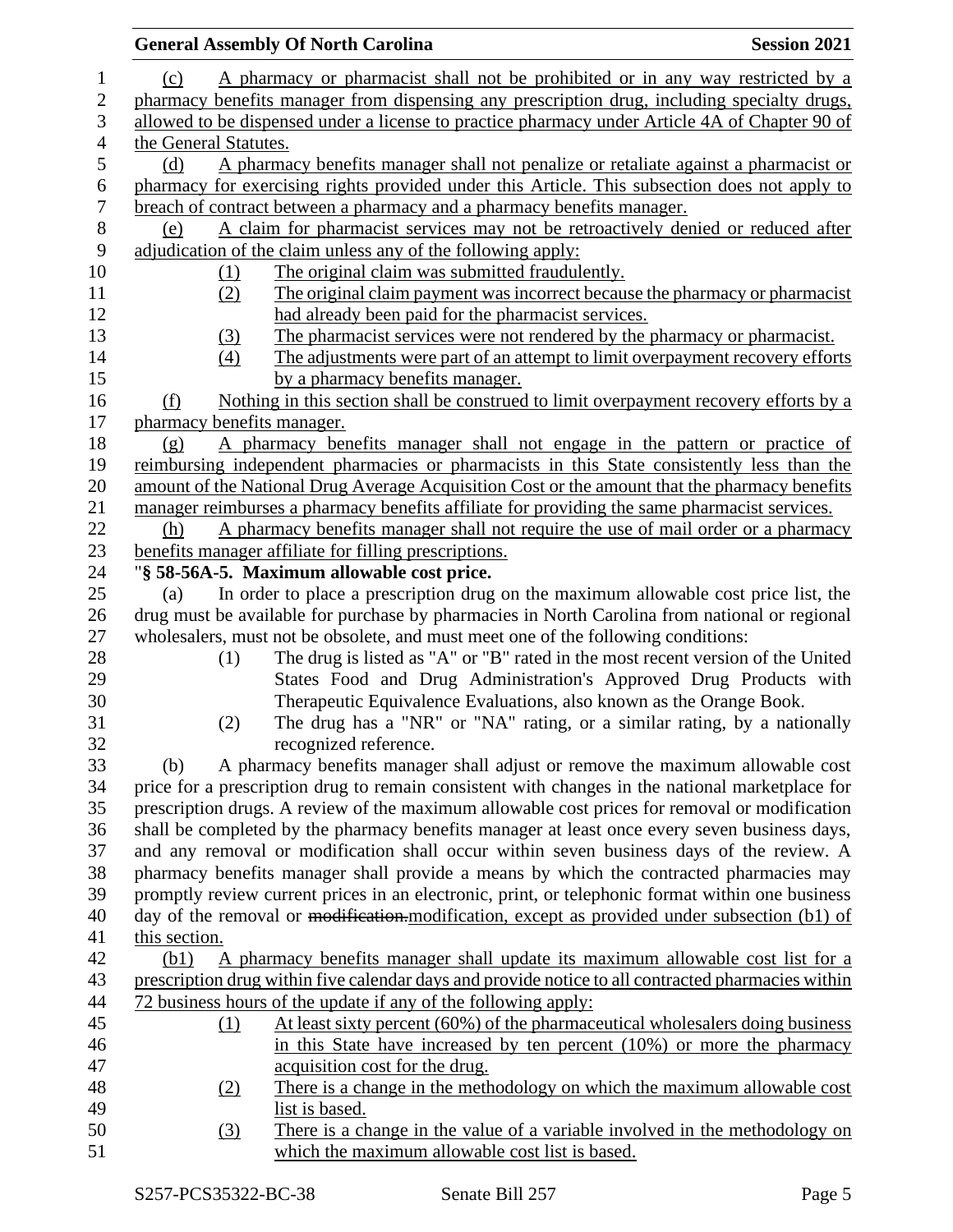|                |                                                                                           | <b>General Assembly Of North Carolina</b>                                                                            | <b>Session 2021</b> |
|----------------|-------------------------------------------------------------------------------------------|----------------------------------------------------------------------------------------------------------------------|---------------------|
| 1              | (c)                                                                                       | A pharmacy benefits manager shall ensure that dispensing fees are not included in the                                |                     |
| $\mathbf{2}$   | calculation of maximum allowable cost price.                                              |                                                                                                                      |                     |
| 3              | A pharmacy benefits manager shall establish an administrative appeals procedure by<br>(d) |                                                                                                                      |                     |
| $\overline{4}$ |                                                                                           | which a contracted pharmacy or pharmacist, or a designee, may appeal the provider's                                  |                     |
| 5              |                                                                                           | reimbursement for a prescription drug subject to maximum allowable cost pricing if the amount                        |                     |
| 6              |                                                                                           | of reimbursement for the drug is less than the net amount that the network provider paid to the                      |                     |
| $\overline{7}$ |                                                                                           | suppliers of the drug. The reasonable administrative appeal procedure must include all of the                        |                     |
| 8              | following:                                                                                |                                                                                                                      |                     |
| 9              | (1)                                                                                       | A dedicated telephone number and email address or website for the purpose                                            |                     |
| 10             |                                                                                           | of submitting administrative appeals.                                                                                |                     |
| 11             | (2)                                                                                       | The ability to submit an administrative appeal regarding the pharmacy                                                |                     |
| 12             |                                                                                           | benefits plan or program directly to the pharmacy benefits manager or through                                        |                     |
| 13             |                                                                                           | a pharmacy services administrative organization if the pharmacy services                                             |                     |
| 14             |                                                                                           | administrative organization has a contract with the pharmacy benefits                                                |                     |
| 15             |                                                                                           | manager that allows for the submission of appeals.                                                                   |                     |
| 16             | (3)                                                                                       | No less than 10 calendar days after the applicable prescription fill date to file                                    |                     |
| 17             |                                                                                           | an administrative appeal.                                                                                            |                     |
| 18             | (4)                                                                                       | A period of no more than 10 calendar days after receipt of notice of the filing                                      |                     |
| 19             |                                                                                           | of the administrative appeal by the pharmacy benefits manager for a decision                                         |                     |
| 20             |                                                                                           | to be made on the appeal.                                                                                            |                     |
| 21             | (5)                                                                                       | A requirement that if an appeal is upheld, then, within 10 calendar days of the                                      |                     |
| 22             |                                                                                           | decision, the pharmacy benefits manager shall take all of the following                                              |                     |
| 23             |                                                                                           | actions:                                                                                                             |                     |
| 24             |                                                                                           | Notify the appellant of the decision.<br><u>a.</u>                                                                   |                     |
| 25             |                                                                                           | Apply the change in the maximum allowable cost effective as of the<br><u>b.</u>                                      |                     |
| 26<br>27       |                                                                                           | date the appeal was resolved and make the change effective for all                                                   |                     |
| 28             |                                                                                           | similarly situated pharmacies or pharmacists, as defined by the payor<br>subject to the Maximum Allowable Cost list. |                     |
| 29             |                                                                                           | Permit the appellant to reverse and rebill the claim that was appealed.                                              |                     |
| 30             | (6)                                                                                       | $\underline{c}$ .<br>A requirement that if the appeal is denied, then, within 10 calendar days of the                |                     |
| 31             |                                                                                           | decision, the pharmacy benefits manager shall notify the appellant of the                                            |                     |
| 32             |                                                                                           | decision and provide all of the following information:                                                               |                     |
| 33             |                                                                                           | The reason for denial.<br>$\underline{a}$ .                                                                          |                     |
| 34             |                                                                                           | The National Drug Code number for the prescription drug that is the<br><u>b.</u>                                     |                     |
| 35             |                                                                                           | subject of the appeal.                                                                                               |                     |
| 36             |                                                                                           | The names of the national or regional pharmaceutical wholesalers<br>$\underline{c}$ .                                |                     |
| 37             |                                                                                           | operating in the State.                                                                                              |                     |
| 38             | (e)                                                                                       | Consistent with G.S. 58-56A-4, a pharmacy benefits manager shall not engage in a                                     |                     |
| 39             |                                                                                           | pattern or practice of reimbursing independent pharmacies or pharmacists in this State                               |                     |
| 40             |                                                                                           | consistently less than the amount of the National Drug Average Acquisition Cost (NDAAC), the                         |                     |
| 41             |                                                                                           | Wholesale Acquisition Cost (WAC) when the NDAAC is not available, or the amount that the                             |                     |
| 42             |                                                                                           | pharmacy benefits manager reimburses a pharmacy benefits manager affiliate for providing the                         |                     |
| 43             | same pharmacist services.                                                                 |                                                                                                                      |                     |
| 44             |                                                                                           | "§ 58-56A-6. Biosimilar coverage.                                                                                    |                     |
| 45             | (a)                                                                                       | If a health benefit plan or a pharmacy benefits manager authorizes coverage for a                                    |                     |
| 46             |                                                                                           | biosimilar of a prescription medication, then it shall authorize coverage for all biosimilars of that                |                     |
| 47             |                                                                                           | prescription medication and that coverage shall be at the same level.                                                |                     |
| 48             | (b)                                                                                       | Under no circumstances shall a health benefit plan or a pharmacy benefits manager                                    |                     |
| 49             |                                                                                           | require the use or the dispensing of a reference product over a biosimilar.                                          |                     |
| 50             |                                                                                           | "§ 58-56A-10. Obtaining medications from an intermediary.                                                            |                     |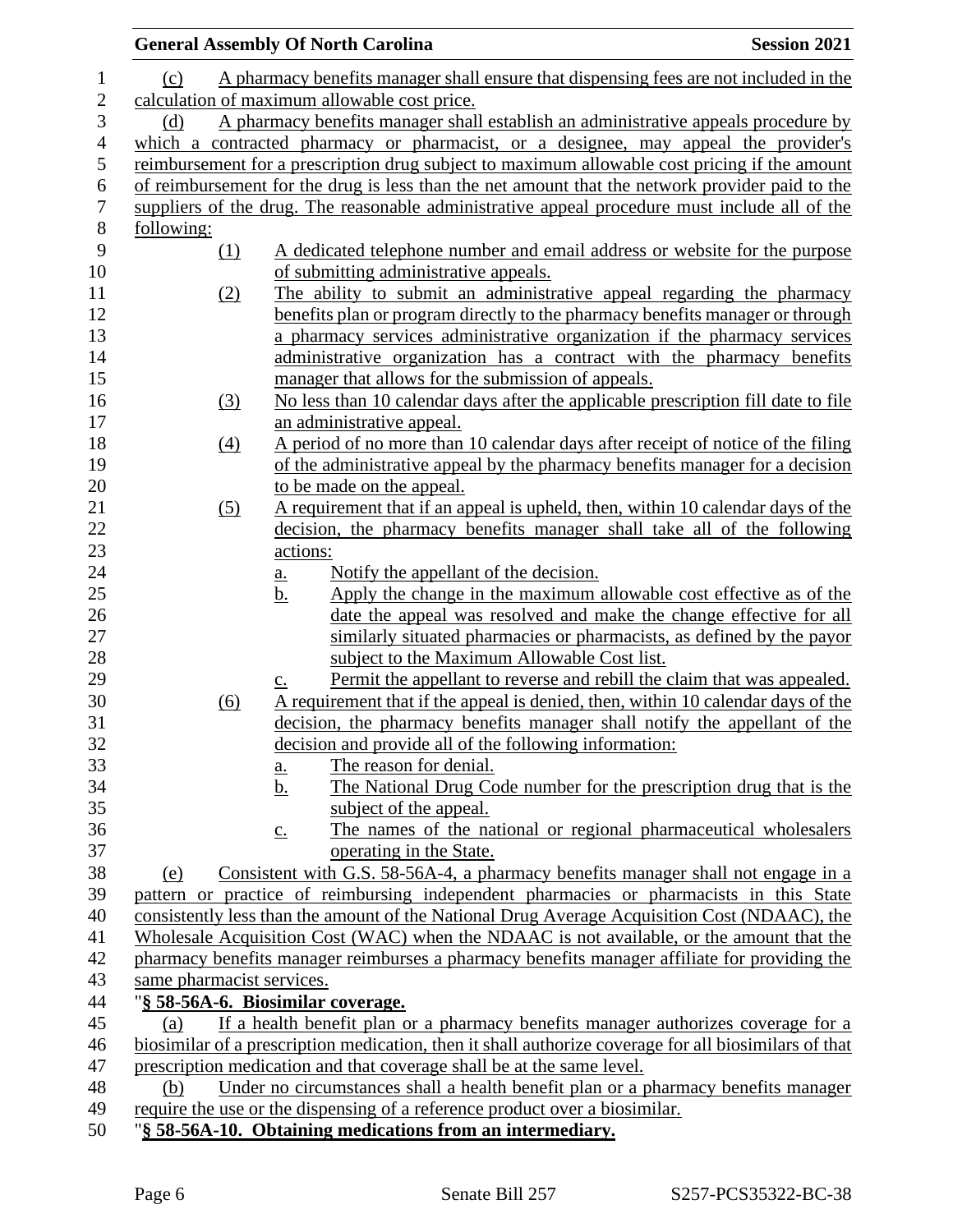|                |                                                                                                                                                                                         | <b>General Assembly Of North Carolina</b>                                                             | <b>Session 2021</b> |  |
|----------------|-----------------------------------------------------------------------------------------------------------------------------------------------------------------------------------------|-------------------------------------------------------------------------------------------------------|---------------------|--|
| 1              | (a)                                                                                                                                                                                     | No pharmacy benefits manager or insurer shall require any prescription medication                     |                     |  |
| $\overline{c}$ | to be obtained from an entity operating as an intermediary for the purpose of having prescription                                                                                       |                                                                                                       |                     |  |
| 3              | medications administered or delivered to a patient by another pharmacy, hospital, clinic, or                                                                                            |                                                                                                       |                     |  |
| $\overline{4}$ |                                                                                                                                                                                         | provider, unless that entity operating as an intermediary is a pharmacy and all of the following      |                     |  |
| 5              | also apply:                                                                                                                                                                             |                                                                                                       |                     |  |
| 6              | (1)                                                                                                                                                                                     | There is a mutual agreement between (i) the patient, (ii) the entity operating                        |                     |  |
| $\overline{7}$ |                                                                                                                                                                                         | as an intermediary, and (iii) the other pharmacy, hospital, clinic, or provider                       |                     |  |
| $\,8\,$        |                                                                                                                                                                                         | for which the entity is operating as an intermediary to utilize the process for                       |                     |  |
| 9              |                                                                                                                                                                                         | the receipt, repackaging, administration, or delivery of the prescription                             |                     |  |
| 10             |                                                                                                                                                                                         | medication.                                                                                           |                     |  |
| 11             | (2)                                                                                                                                                                                     | The distribution of prescription medications from the entity operating as an                          |                     |  |
| 12             |                                                                                                                                                                                         | intermediary is in the full and actual charge of a pharmacist licensed in this                        |                     |  |
| 13             |                                                                                                                                                                                         |                                                                                                       |                     |  |
|                |                                                                                                                                                                                         | State.                                                                                                |                     |  |
| 14             | (3)                                                                                                                                                                                     | The pharmacy, hospital, clinic, or provider and the entity operating as an                            |                     |  |
| 15             |                                                                                                                                                                                         | intermediary for that pharmacy, hospital, clinic, or provider have established                        |                     |  |
| 16             |                                                                                                                                                                                         | an appropriate record-keeping system that provides accountability for proper                          |                     |  |
| 17             |                                                                                                                                                                                         | receipt, delivery, administration, disposal, and return of all prescriptions.                         |                     |  |
| 18             | $\left(4\right)$                                                                                                                                                                        | There is evidence that delivery of a prescription medication directly to the                          |                     |  |
| 19             |                                                                                                                                                                                         | insured patient would result in one or more of the following:                                         |                     |  |
| 20             |                                                                                                                                                                                         | Danger to public health or safety.<br><u>a.</u>                                                       |                     |  |
| 21             |                                                                                                                                                                                         | Danger to the patient without increased involvement by a health care<br><u>b.</u>                     |                     |  |
| 22             |                                                                                                                                                                                         | professional involved in the patient's drug therapy, such as when a                                   |                     |  |
| 23             |                                                                                                                                                                                         | patient is unable to self-administer a medication or when the                                         |                     |  |
| 24             |                                                                                                                                                                                         | administration of a medication requires monitoring immediately                                        |                     |  |
| 25             |                                                                                                                                                                                         | before, during, or after treatment.                                                                   |                     |  |
| 26             |                                                                                                                                                                                         | Danger to the integrity or viability of the medication.<br>$\underline{C}$ .                          |                     |  |
| 27             | (5)                                                                                                                                                                                     | The pharmacy, hospital, clinic, or provider and the entity operating as an                            |                     |  |
| 28             |                                                                                                                                                                                         | intermediary for that pharmacy, hospital, clinic, or provider are in compliance                       |                     |  |
| 29             |                                                                                                                                                                                         | with all relevant rules adopted by the North Carolina Board of Pharmacy.                              |                     |  |
| 30             | (b)                                                                                                                                                                                     | A health benefit plan or pharmacy benefits manager shall reimburse a pharmacy,                        |                     |  |
| 31             |                                                                                                                                                                                         | hospital, clinic, or provider that utilizes an entity operating as an intermediary in accordance with |                     |  |
| 32             |                                                                                                                                                                                         | this section, for all costs of storage, handling, delivery, and administration, including the use of  |                     |  |
| 33             |                                                                                                                                                                                         | staff time, incurred as part of the process, at a prenegotiated rate.                                 |                     |  |
| 34             |                                                                                                                                                                                         | "§ 58-56A-15. Pharmacy benefits manager networks.                                                     |                     |  |
| 35             | (a)                                                                                                                                                                                     | No pharmacy benefits manager may change the network of pharmacies available to                        |                     |  |
| 36             |                                                                                                                                                                                         | an insured without the written consent of either the insurer offering the relevant health benefit     |                     |  |
| 37             |                                                                                                                                                                                         | plan or the insured. All insureds enrolled in any one health benefit plan shall have access, in the   |                     |  |
| 38             |                                                                                                                                                                                         | same manner, to the same network of pharmacies. Pharmacy benefits managers may not create             |                     |  |
| 39             |                                                                                                                                                                                         | separate pharmacy networks, including the designation of preferred pharmacies within a network,       |                     |  |
| 40             |                                                                                                                                                                                         | under a specific health benefit plan.                                                                 |                     |  |
| 41             | (b)                                                                                                                                                                                     | A pharmacy benefits manager shall not deny the right to any licensed pharmacist or                    |                     |  |
| 42             |                                                                                                                                                                                         | pharmacy to participate in a network on the same terms and conditions of other participants in        |                     |  |
| 43             |                                                                                                                                                                                         | the network. Benefit differentials are prohibited.                                                    |                     |  |
| 44             | (c)                                                                                                                                                                                     | As a condition of participation in a pharmacy benefits manager network, the                           |                     |  |
| 45             |                                                                                                                                                                                         | pharmacy benefits manager shall not require pharmacy accreditation standards or recertification       |                     |  |
| 46             |                                                                                                                                                                                         | requirements inconsistent with, more stringent than, or in addition to federal and State              |                     |  |
| 47             | requirements for licensure.                                                                                                                                                             |                                                                                                       |                     |  |
| 48             | (d)                                                                                                                                                                                     | A pharmacist or pharmacy that belongs to a pharmacy service administration                            |                     |  |
| 49             |                                                                                                                                                                                         |                                                                                                       |                     |  |
| 50             | organization shall, upon request, receive a copy of the contract the pharmacy service<br>administration organization entered into with a pharmacy benefits manager on the pharmacy's or |                                                                                                       |                     |  |
| 51             | pharmacist's behalf.                                                                                                                                                                    |                                                                                                       |                     |  |
|                |                                                                                                                                                                                         |                                                                                                       |                     |  |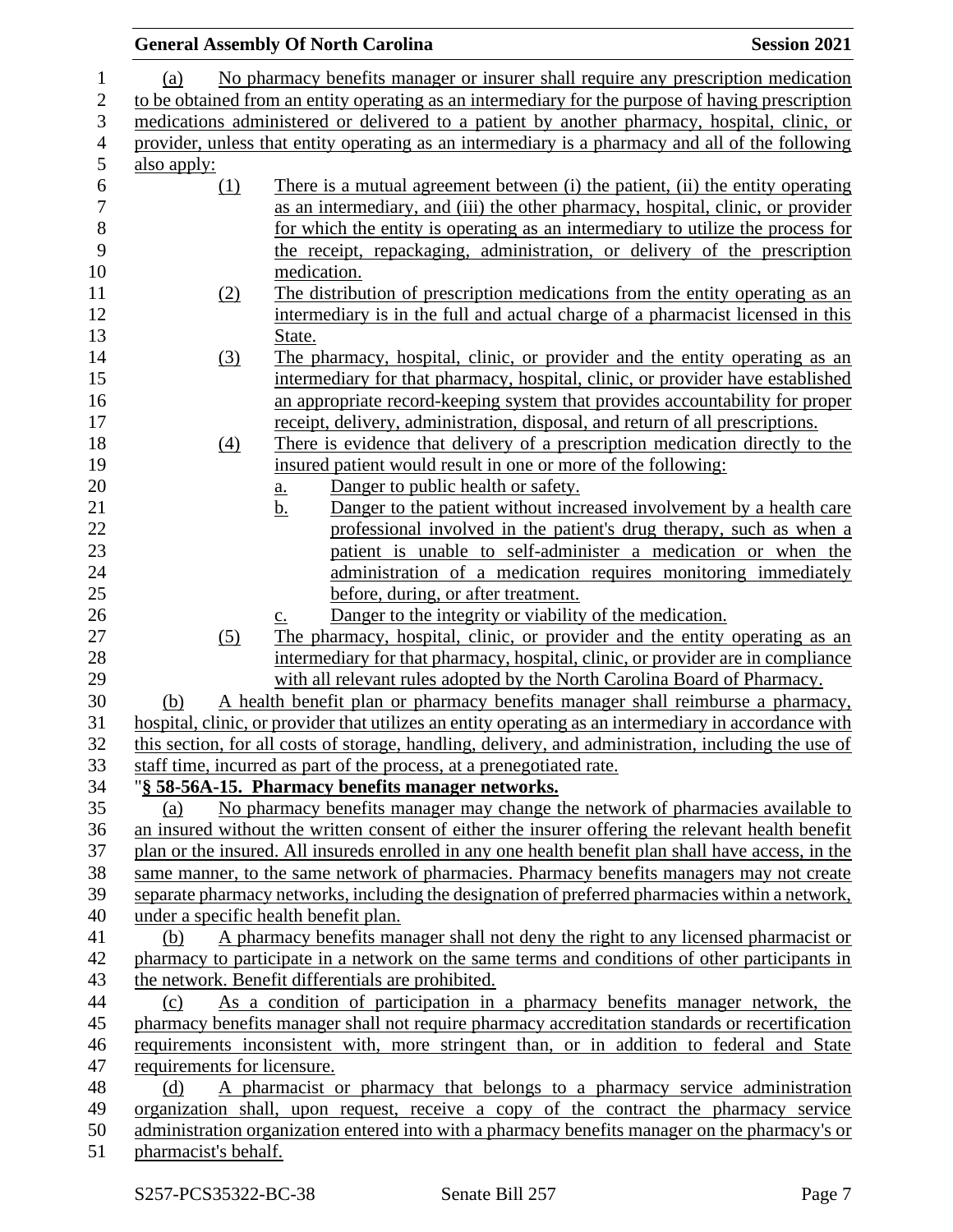|                  | <b>General Assembly Of North Carolina</b><br><b>Session 2021</b>                                                                                   |  |
|------------------|----------------------------------------------------------------------------------------------------------------------------------------------------|--|
| $\mathbf{1}$     | Termination of a pharmacy or pharmacist from a pharmacy benefits manager network<br>(e)                                                            |  |
| 2                | does not release the pharmacy benefits manager from the obligation to make any payment due to                                                      |  |
| 3                | the pharmacy or pharmacist for pharmacist services properly rendered according to the contract.                                                    |  |
| $\overline{4}$   | § 58-56A-20. Pharmacy benefits manager affiliate disclosure; sharing of data.                                                                      |  |
| 5                | A pharmacy benefits manager shall not, in any way that is prohibited by the Health Insurance                                                       |  |
| 6                | Portability and Accountability Act of 1996 (HIPAA), transfer or share records relative to                                                          |  |
| $\boldsymbol{7}$ | prescription information containing patient-identifiable and prescriber-identifiable data to a                                                     |  |
| $8\,$            | pharmacy benefits manager affiliate.                                                                                                               |  |
| 9                | "§ 58-56A-21. Claims data provided to health benefit plan.                                                                                         |  |
| 10               | Upon the request of an insurer offering a health benefit plan that contracts with a pharmacy                                                       |  |
| 11               | benefits manager, the pharmacy benefits manager shall provide the insurer with claims data that                                                    |  |
| 12               | reflects the total amount the insurer paid to the pharmacy benefits manager under the health                                                       |  |
| 13               | benefit plan for a specified outpatient prescription drug, including the ingredient cost and the                                                   |  |
| 14               | dispensing fee. The pharmacy benefits manager shall also provide the cost that it paid for the                                                     |  |
| 15               | specified outpatient prescription drug, including the ingredient cost and the dispensing fee.                                                      |  |
| 16               | "§ 58-56A-25. Enforcement.                                                                                                                         |  |
| 17               | The Commissioner may make an examination of the affairs of any pharmacy benefits<br>(a)                                                            |  |
| 18               | manager pursuant to the services that it provides for an insurer or a health benefit plan that are                                                 |  |
| 19               | relevant to determining if the pharmacy benefits manager is in compliance with this Article.                                                       |  |
| 20               | When making an examination, the Commissioner may retain attorneys, independent actuaries,                                                          |  |
| 21               | independent certified public accountants, or other professionals and specialists as examiners. The                                                 |  |
| 22               | pharmacy benefits manager shall bear the cost of retaining those persons.                                                                          |  |
| 23               | Pending, during, and after the examination of any pharmacy benefits manager, the<br>(b)                                                            |  |
| 24               | Commissioner shall not make public the information or data acquired, and the information or                                                        |  |
| 25               | data acquired during an examination is considered proprietary and confidential and is not a public                                                 |  |
| 26               | record under Chapter 132 of the General Statutes.                                                                                                  |  |
| 27               | Violations of this Article are subject to the penalties under G.S. 58-56A-30. After<br>(c)                                                         |  |
| 28               | notice and hearing, a pharmacy benefits manager may also be subject to revocation of, or a refusal                                                 |  |
| 29               | to renew, a license to operate in this State as a result of violations of this Article.                                                            |  |
| 30               | "§ 58-56A-30. Civil Penalties for violations; administrative procedure.                                                                            |  |
| 31<br>32         | Whenever the Commissioner has reason to believe that a pharmacy benefits manager<br>(a)                                                            |  |
| 33               | has violated any of the provisions of this Article with such frequency as to indicate a general                                                    |  |
| 34               | business practice, the Commissioner may, after notice and opportunity for a hearing, proceed<br>under the appropriate subsections of this section. |  |
| 35               | If, under subsection (a) of this section, the Commissioner finds a violation of this<br>(b)                                                        |  |
| 36               | Article, the Commissioner may order the payment of a monetary penalty as provided in                                                               |  |
| 37               | subsection (c) of this section or petition the Superior Court of Wake County for an order directing                                                |  |
| 38               | payment of restitution as provided in subsections (d) and (e) of this section, or both. Each day                                                   |  |
| 39               | during which a violation occurs constitutes a separate violation.                                                                                  |  |
| 40               | If the Commissioner orders the payment of a monetary penalty pursuant to subsection<br>(c)                                                         |  |
| 41               | (b) of this section, the penalty shall not be less than one hundred dollars (\$100.00) nor more than                                               |  |
| 42               | one thousand dollars (\$1,000) per day for each prescription drug resulting from the pharmacy                                                      |  |
| 43               | benefit manager's failure to comply with G.S. 58-56A-5. In determining the amount of the                                                           |  |
| 44               | penalty, the Commissioner shall consider the degree and extent of harm caused by the violation,                                                    |  |
| 45               | the amount of money that inured to the benefit of the violator as a result of the violation, whether                                               |  |
| 46               | the violation was committed willfully, and the prior record of the violator in complying or failing                                                |  |
| 47               | to comply with laws, rules, or orders applicable to the violator. The clear proceeds of the penalty                                                |  |
| 48               | shall be remitted to the Civil Penalty and Forfeiture Fund in accordance with G.S. 115C-457.2.                                                     |  |
| 49               | Payment of the civil penalty under this section shall be in addition to payment of any other                                                       |  |
| 50               | penalty for a violation of the criminal laws of this State.                                                                                        |  |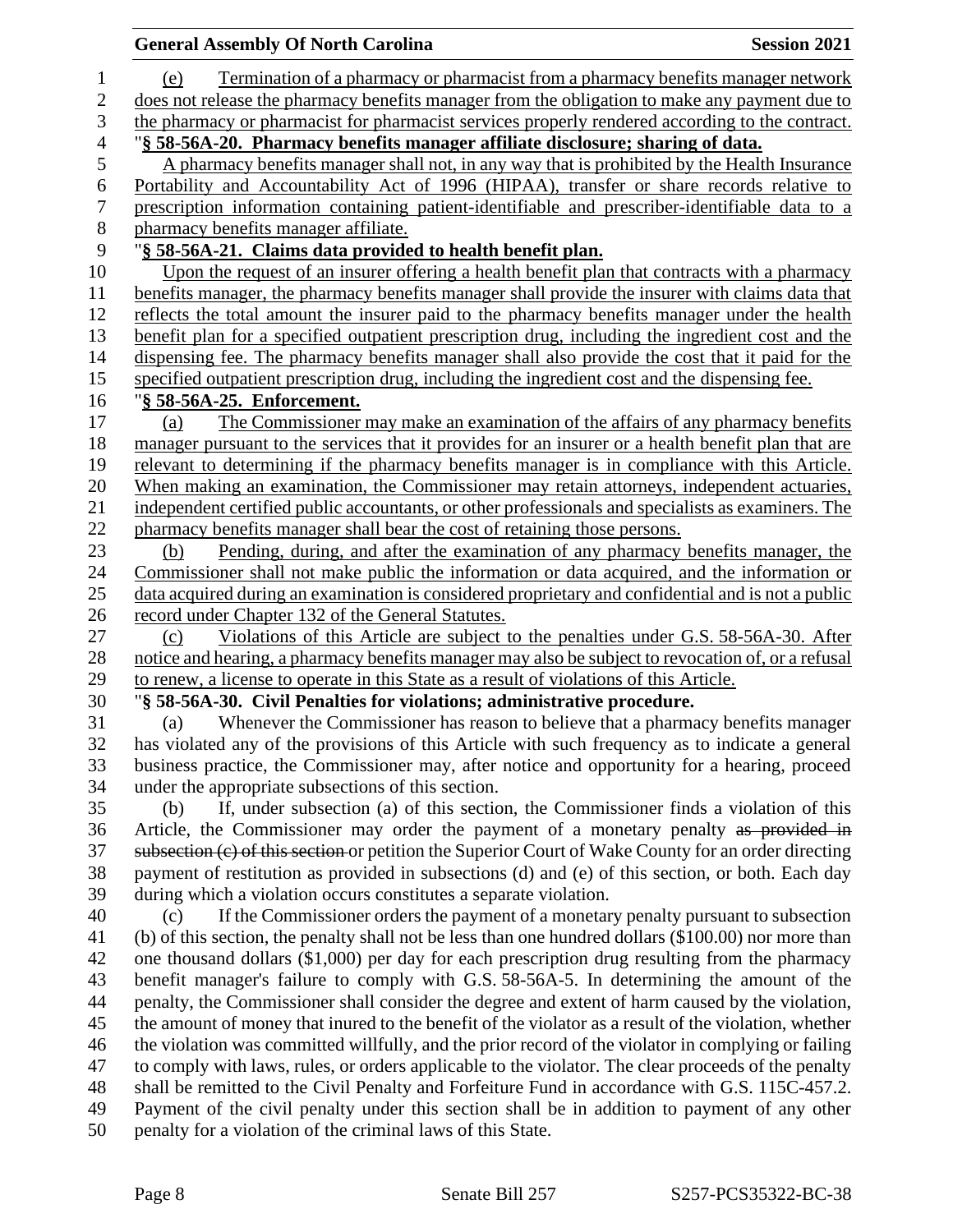## **General Assembly Of North Carolina Session 2021**

 (c1) If, pursuant to subsection (b) of this section, the Commissioner orders the payment of a monetary penalty for a violation of any provision of this Article other than G.S. 58-56A-5, then, in determining the amount of the penalty, the Commissioner shall consider the degree and extent of harm caused by the violation, the amount of money that inured to the benefit of the violator as a result of the violation, whether the violation was committed willfully, and the prior record of the violator in complying or failing to comply with laws, rules, or orders applicable to the violator. The clear proceeds of the penalty shall be remitted to the Civil Penalty and Forfeiture Fund in accordance with G.S. 115C-457.2. Payment of the civil penalty under this section shall be in addition to payment of any other penalty for a violation of the criminal laws of this State. (d) Upon petition of the Commissioner to the court pursuant to subsection (b) of this 11 section, the court may order the pharmacy benefits manager who committed a violation specified 12 in subsection (b) of this section under this Article to make restitution in an amount that would make whole any pharmacist harmed by the violation. The petition may be made at any time and also in any appeal of the Commissioner's order. (e) Upon petition of the Commissioner to the court pursuant to subsection (b) of this 16 section, the court may order the pharmacy benefits manager who committed a violation specified in subsection (b) of this section under this Article to make restitution to the Department for expenses under subsection (f) of this section, incurred in the investigation, hearing, and any appeals associated with the violation in such amount that would reimburse the agency for the expenses. The petition may be made at any time and also in any appeal of the Commissioner's order. (f) The Commissioner may contract with consultants and other professionals with relevant expertise as necessary and appropriate to conduct investigation, hearing, and appeals 24 activities as provided in this section. Such These contracts shall not be subject to G.S. 114-2.3, G.S. 147-17, or Articles 3, 3C, and 8 of Chapter 143 of the General Statutes, together with rules and procedures adopted under those Articles concerning procurement, contracting, and contract review. (g) Nothing in this section prevents the Commissioner from negotiating a mutually acceptable agreement with any pharmacy benefits manager as to any civil penalty or restitution. (h) Unless otherwise specifically provided for, all administrative proceedings under this Article are governed by Chapter 150B of the General Statutes. Appeals of the Commissioner's orders under this section shall be governed by G.S. 58-2-75. "**§ 58-56A-45. Rules.** The Commissioner shall adopt rules to implement the provisions of this Article. **"§ 58-56A-50. Contracts with 340B covered entities.** (a) A contract entered into between a pharmacy benefits manager and a 340B covered entity's pharmacy or between a pharmacy benefits manager and a 340B contract pharmacy shall not do any of the following: (1) Restrict access to a pharmacy network or adjust 340B drug reimbursement rates based on whether a pharmacy dispenses drugs under the 340B drug discount program. (2) Assess any additional, or vary the amount of any, fees, chargebacks, or other adjustments on the basis of a drug being dispensed under the 340B drug discount program or a pharmacy's status as a 340B covered entity or a 340B contract pharmacy. This section does not prevent adjustments to correct errors or overpayments resulting from an adjudicated claim. (b) No pharmacy benefits manager making payments pursuant to a health benefit plan shall discriminate against a 340B covered entity or a 340B contract pharmacy in a manner that prevents or interferes with an enrollee's choice to receive a prescription drug from an in-network 340B covered entity or an in-network 340B contract pharmacy.